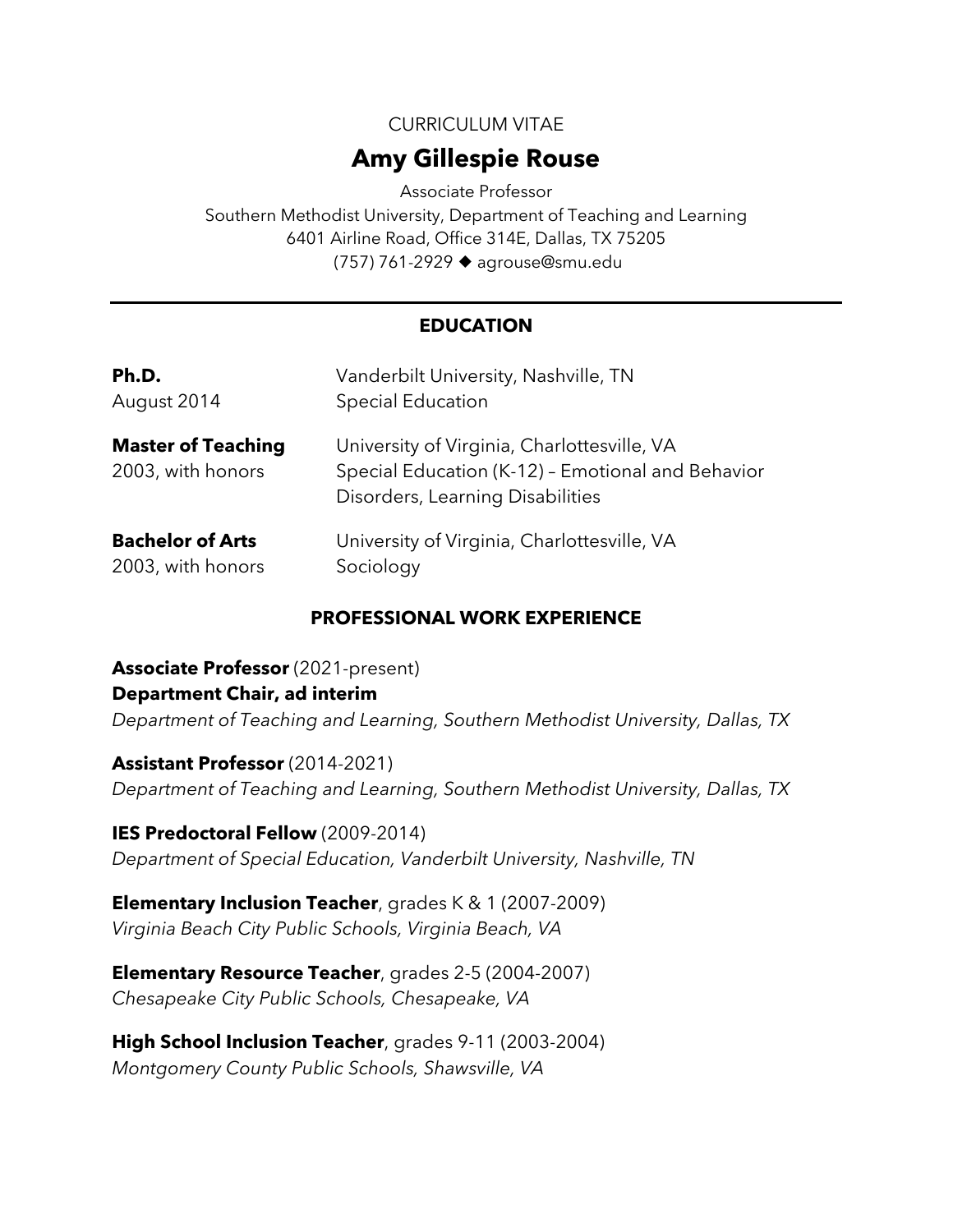# **PUBLICATIONS Google Scholar: 1226 citations, h-index of 13, i10-index of 15**

\*Denotes a publication with a student

### PEER-REVIEWED JOURNALS

- \*Conner, C., Allor, J. H., Stewart, J., Kearns, D. M., & **Gillespie Rouse, A.** (2022). A synthesis of reading comprehension interventions and measures for students with autism spectrum disorder and intensive support needs. *Review Journal of Autism and Developmental Disorders*. Online first publication.
- Joshi, R. M., Wijekumar, K., & **Gillespie Rouse, A.** (2022). International perspectives on spelling and writing in different orthographies: Introduction to the special series. *Journal of Learning Disabilities*, Online first publication.
- Rouse, R.J., & **Gillespie, Rouse A.** (2021). Taking the maker movement to school: A systematic review of preK-12 school-based makerspace research. *Educational Research Review,* Online first publication*.*
- **Gillespie Rouse A.**, Kiuhara, S. A., & Kara. Y. (2021). Writing-to-learn in elementary classrooms: A national survey of U.S. teachers. *Reading and Writing: An Interdisciplinary Journal, 34*(9), 2381-2415*.*
- \*Graham, S., Hebert, M., Fishman, E., Ray, A. B., & **Gillespie Rouse, A.** (2020). Do children classified with specific language impairment experience writing difficulties? A meta-analysis. *Journal of Learning Disabilities, 53*(4), 292- 310.
- \*Kiuhara, S. A., **Gillespie Rouse, A.**, Dai, T., Witzel, B., Morphy, P., & Unker, B. (2020*)*. Constructing written arguments to develop fraction knowledge. *Journal of Educational Psychology, 112*(3), 584-607.
- **Gillespie Rouse, A.**, & Rouse, R. (2019). Third graders' use of writing to facilitate learning of engineering concepts. *Journal of Research in Science Teaching*, *56*(10), 1406-1430.
- Rouse, R. J., & **Gillespie Rouse, A**. (2019). Authors and engineers: Applying engineering principles to create pop-up books. *Science and Children, 56*(6), 58-63.
- \*Al Otaiba, S., **Gillespie Rouse, A.**, & Baker, K. (2018). Elementary-grade intervention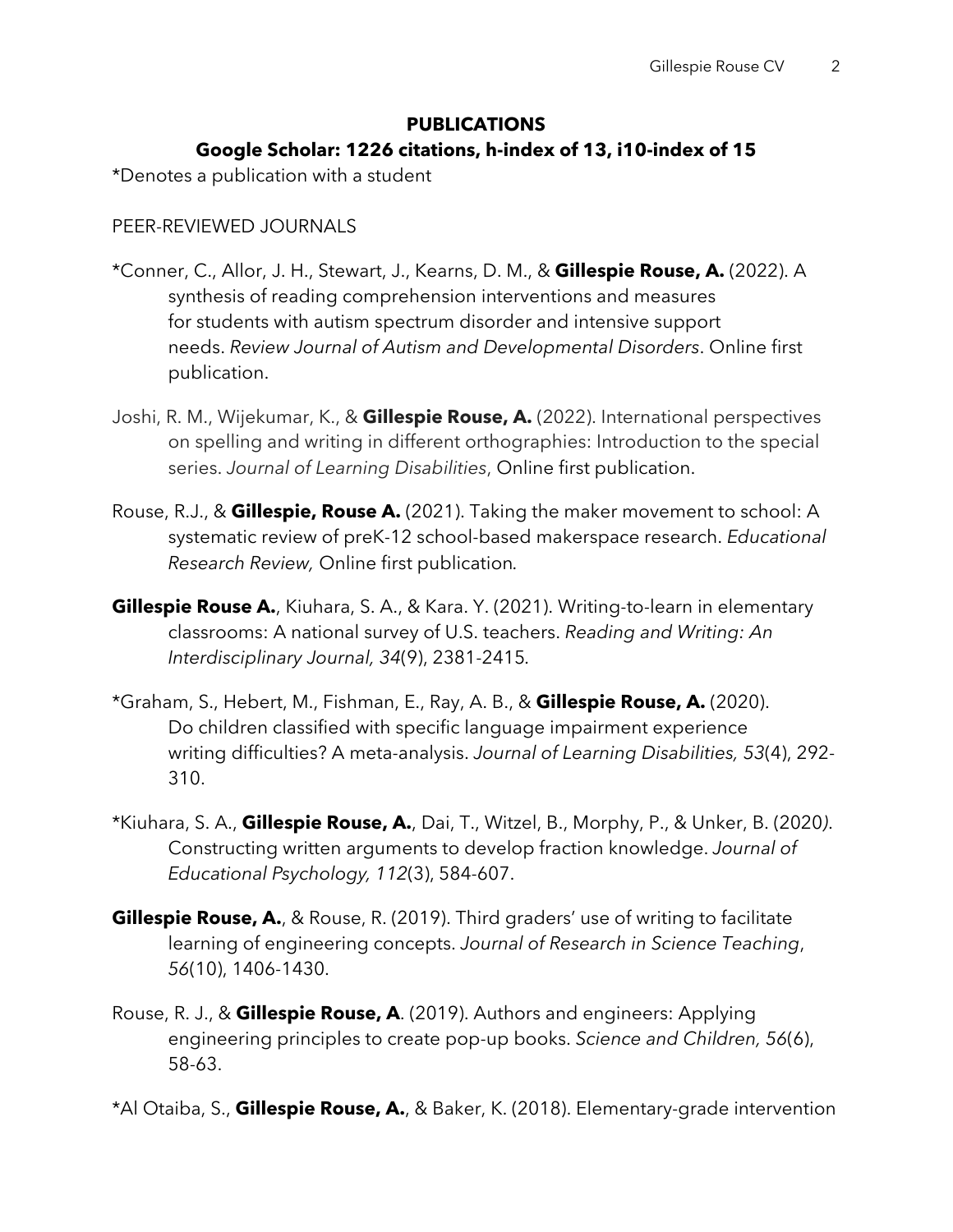approaches to treat specific learning disabilities, including dyslexia. *Language, Speech, and Hearing Services in Schools, 49,* 829-842.

- \***Gillespie Rouse, A.**, & Sandoval, A. M. (2018). Writing interventions for students With learning disabilities: Characteristics of recent research (2008-2017). *Learning Disabilities: A Multidisciplinary Journal, 23*(2), 1-17.
- Wilhelm, A. G., **Gillespie Rouse, A.**, & Jones, F. (2018). Exploring differences in measurement and reporting of classroom observation inter-rater reliability. *Practical Assessment, Research & Evaluation, 23*(4), 1-16.
- **Gillespie Rouse, A.**, Graham, S., & Compton, D. (2017). Writing to learn in science: Effects on grade 4 students' understanding of balance. *The Journal of Educational Research, 110*(4)*,* 366-379.
- **Gillespie Rouse, A.**, & Kiuhara, S. (2017). SRSD in writing and professional development for teachers: Practice and promise for elementary and middle school students with learning disabilities. *Learning Disabilities Research and Practice, 32*(3), 180-188.
- Olinghouse, N., Graham, S., & **Gillespie, A.** (2015). The relationship of discourse and topic knowledge to fifth-graders' writing performance. *Journal of Educational Psychology, 107*(2), 391-406*.*
- **Gillespie, A.**, & Graham, S. (2014). A meta-analysis of writing interventions for students with learning disabilities. *Exceptional Children, 80*(4), 454-473.
- **Gillespie, A.**, Graham, S., Kiuhara, S., & Hebert, M. (2014). High school teachers' use of writing to support students' learning: A national survey. *Reading and Writing: An Interdisciplinary Journal, 27*(6), 1043-1072.
- **Gillespie, A.**, Olinghouse, N., & Graham, S. (2013). Fifth-grade students' knowledge about writing process and writing genres. *The Elementary School Journal*, *113*(4), 565-588.
- Graham, S., **Gillespie, A.**, & McKeown, D. (2013). Writing: Importance, development, and instruction. *Reading and Writing: An Interdisciplinary Journal, 26*(1), 1-15.
- Hebert, M., **Gillespie, A.**, & Graham. S. (2013). Comparing effects of different writing activities on reading comprehension: A meta-analysis. *Reading and Writing: An Interdisciplinary Journal, 26*(1), 111-138.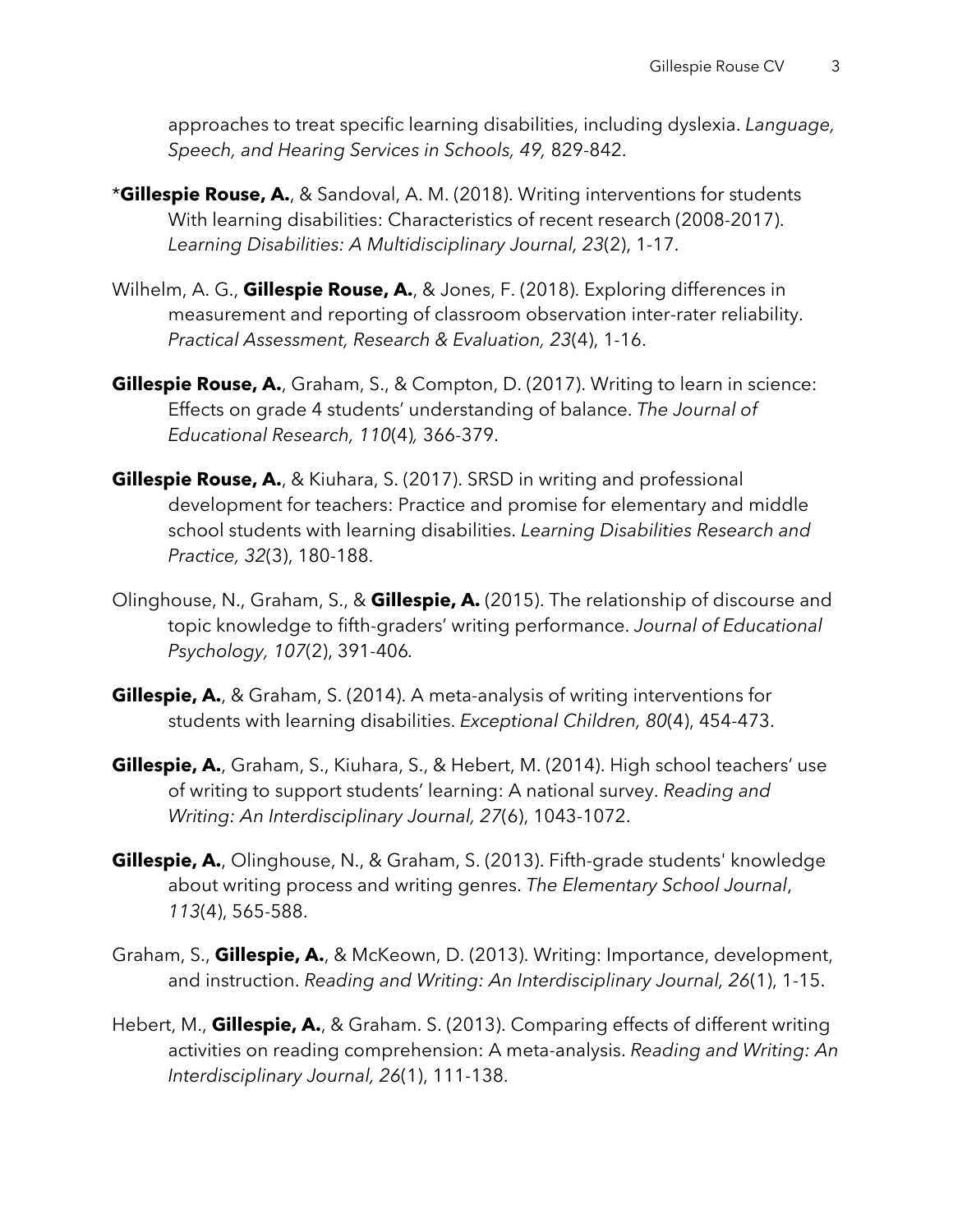Raver, S. A., Michalek, A. P., & **Gillespie, A.** (2011). Stressors and life goals of caregivers of individuals with disabilities. *Journal of Social Work in Disability & Rehabilitation*, *10*(2), 115-128.

# BOOK AND HANDBOOK CHAPTERS

- **Gillespie, Rouse A.** (in press). Treatment fidelity in writing intervention research. *Studies in Writing Series: Conceptualizing, Designing, Implementing, and Evaluating Writing Interventions*. Brill.
- \***Gillespie Rouse, A.**, Sandoval, A. M., & Mogensen, M. K. (*accepted*). Examining the impact of an integrated STEM and writing-to-learn unit on third graders' writing knowledge and writing performance. *The Hitchhiker's Guide to Writing Research: A Festschrift for Steve Graham.*
- **Gillespie Rouse, A.** (2019). Instruction for students with special needs. In S. Graham. C. MacArthur, & M. Hebert (Eds.), *Best practices in writing instruction* (*3rd edition*) (pp. 361-384). New York: The Guilford Press.
- Graham, S., **Gillespie Rouse, A**., & Harris, K.R. (2018). Scientifically supported writing practices. In A. O'Donnell (Ed.), *Oxford handbook of educational psychology* (pp 1-57). Oxford, England: Oxford University Press.
- **Gillespie Rouse, A.**, & Graham, S. (2017). Teaching writing to adolescents: The use of evidence-based practices. In K. Hinchman & D. Appleman (Eds.), *Adolescent Literacy: A handbook of practice-based research* (pp. 443-456). New York: The Guilford Press.
- **Gillespie Rouse, A.**, & Collins, A. A. (2016). Effective and ineffective writing practices for students with disabilities. In B. Cook, M. Tankersley, & T. Landrum (Eds.), *Advances in learning and behavioral disabilities* (Vol. 29, pp. 61-84). Bradford, UK: Emerald Group Publishing Limited.
- **Gillespie Rouse, A.**, & Graham, S. (2016). Best practices in writing instruction for students with learning disabilities. In R. Schiff & M. Joshi (Eds.), *Interventions in learning disabilities: A handbook on systematic training programs for individuals with learning disabilities* (pp. 175-190). Switzerland: Springer International Publishing.

### INVITED PUBLICATIONS

**Gillespie Rouse, A.** (2021). Review of *Writing in Education: The Art of*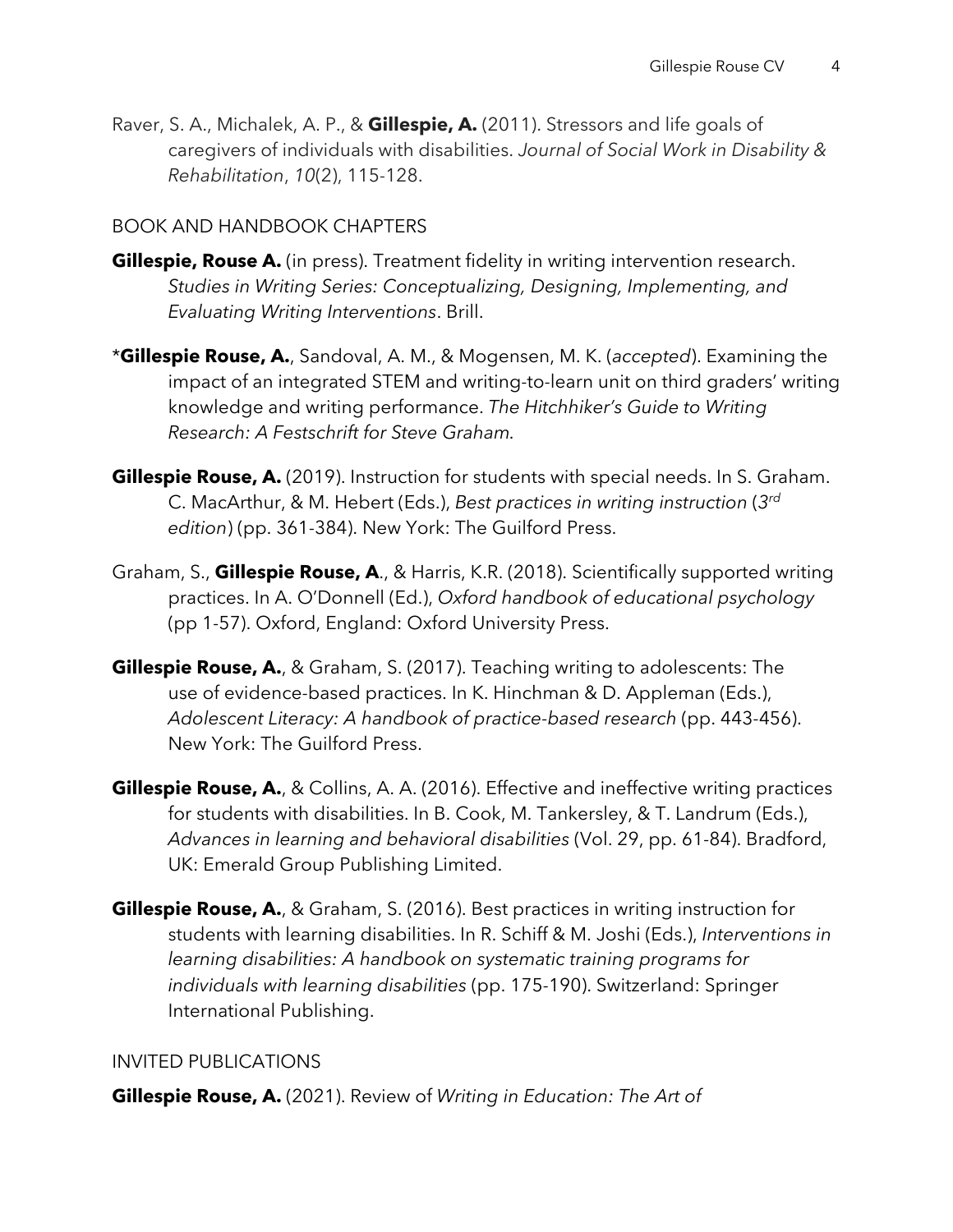*Writing for Educators* by E. Chase, N. P. Morabito & S. Abrams. *Teachers College Record,* https://www.tcrecord.org/Content.asp?ContentId=23671

- **Gillespie, A.**, & Graham, S. (2014). LD HotSheet: Written expression. *Division for Learning Disabilities (DLD) of the Council for Exceptional Children*, http://www.teachingld.org
- **Gillespie, A.**, & Graham, S. (2011). Evidence-based practices for teaching writing. *Better Evidence-Based Education, 3*(2), 4-5.

MANUSCRIPTS UNDER REVIEW

\*Wang, M., Walkington, C., & **Gillespie Rouse, A.** (2021, *revise and resubmit*). A meta-analysis on the effects of problem-posing in mathematics education. [Manuscript submitted for publication].

#### **PROFESSIONAL PRESENTATIONS**

#### INTERNATIONAL CONFERENCES

- Rouse, R., & **Gillespie Rouse, A.** (2021, September). A systematic review of PreK-12 school-based makerspace research. Paper presented at the European Science Education Research Association virtual conference.
- **Gillespie Rouse, A.**, & Sandoval, A. (2019, April). Writing interventions for students with learning disabilities: A systematic review of recent research. Paper presented at the annual meeting of the American Educational Research Association, Toronto, Canada.
- Olinghouse, N. G., Graham, S., & **Gillespie, A.** (August 2014). The relationship of discourse and topic knowledge to fifth-graders' writing performance. Paper presented at the European Association for Research on Learning and Instruction: Writing Special Interest Group Conference. Amsterdam, The Netherlands.
- McKeown, D., Brindle, M., Harris, K., Graham, S., Collins, A., & **Gillespie, A.** (2014, February). Practice-based professional development for differentiating SRSD in writing. In S. A. Kiuhara (Chair), *An international spectrum of strategiesbased writing interventions for school-aged children*. Symposium conducted at Writing Research Across Borders III, Paris, France.

**Gillespie, A.**, & Rowe, D. R. (2012, July). Becoming a writer: Examining preschoolers'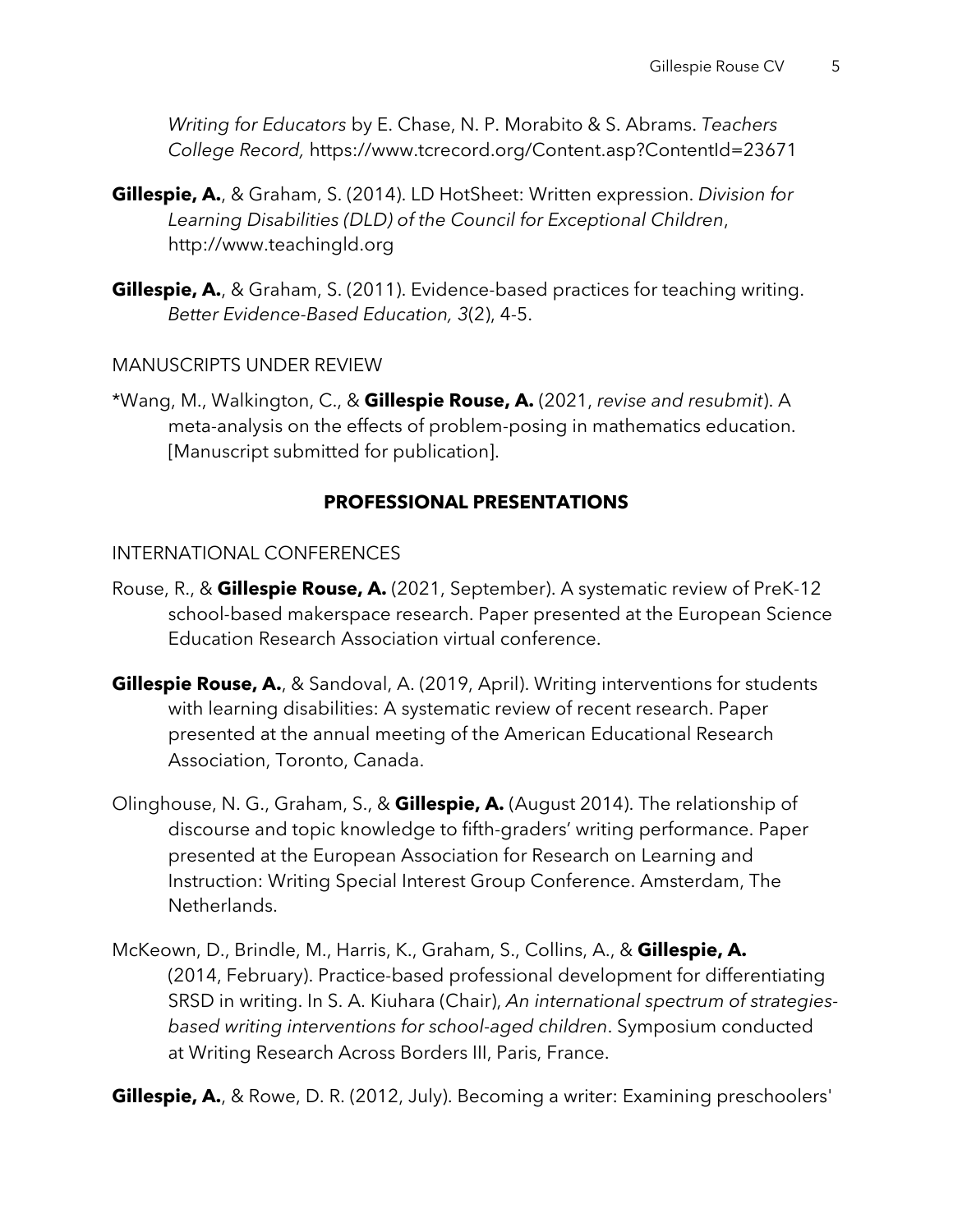interactions, modes of participation, and use of resources at a science writing center. Poster presented at the biennial meeting of the International Conference of the Learning Sciences, Sydney, Australia.

Hebert, M. A., **Gillespie, A.**, & Graham, S. (2010, July). Using writing to improve reading: A meta-analysis. Paper presented at the annual meeting of the Society for the Scientific Study of Reading, Berlin, Germany.

### NATIONAL CONFERENCES

- **Gillespie Rouse, A.**, & Rouse, R. J., (2022, April). A systematic review of PreK-12 school-based makerspace research. Poster presented at the annual meeting of the American Educational Research Association, San Diego, CA.
- **Gillespie Rouse, A.**, & Mogensen, M. K. (2021, December). Examining the impact of an integrated STEM and writing-to-learn unit on third graders' writing knowledge and performance. Paper presented at the annual meeting of the Literacy Research Association conference, virtual meeting.
- **Gillespie Rouse, A.**, & Kiuhara. S. A. (2020, December). Writing-to-learn in elementary classrooms: A national survey of teachers in the US. Paper presented at the annual meeting of the Literacy Research Association conference, virtual meeting.
- **Gillespie Rouse, A.** (2020, November). Writing instruction for struggling writers and students with disabilities. Invited keynote presentation at The Ohio School Psychologists Association annual conference, virtual meeting.
- Rouse, R. J., & **Gillespie Rouse, A.** (2020, April). Supporting teachers' use of writingto-learn in elementary engineering instruction. Invited presentation at the annual meeting of the National Science Teaching Association, Boston, MA. (Conference cancelled)
- **Gillespie Rouse, A.**, & Rouse, R. J. (2020, February). How teachers can use writing to support students' learning of elementary engineering concepts. Special session for awards recipients at the annual meeting of the National Association for Research in Science Teaching, Portland, OR. (Conference cancelled)
- **Gillespie Rouse, A.**, Kiuhara, S. A., Chow, J., & Ahn, C. (2019, February). Writing to learn in elementary classrooms: Results of a national survey. Poster presented at the Pacific Coast Research Conference, San Diego, CA.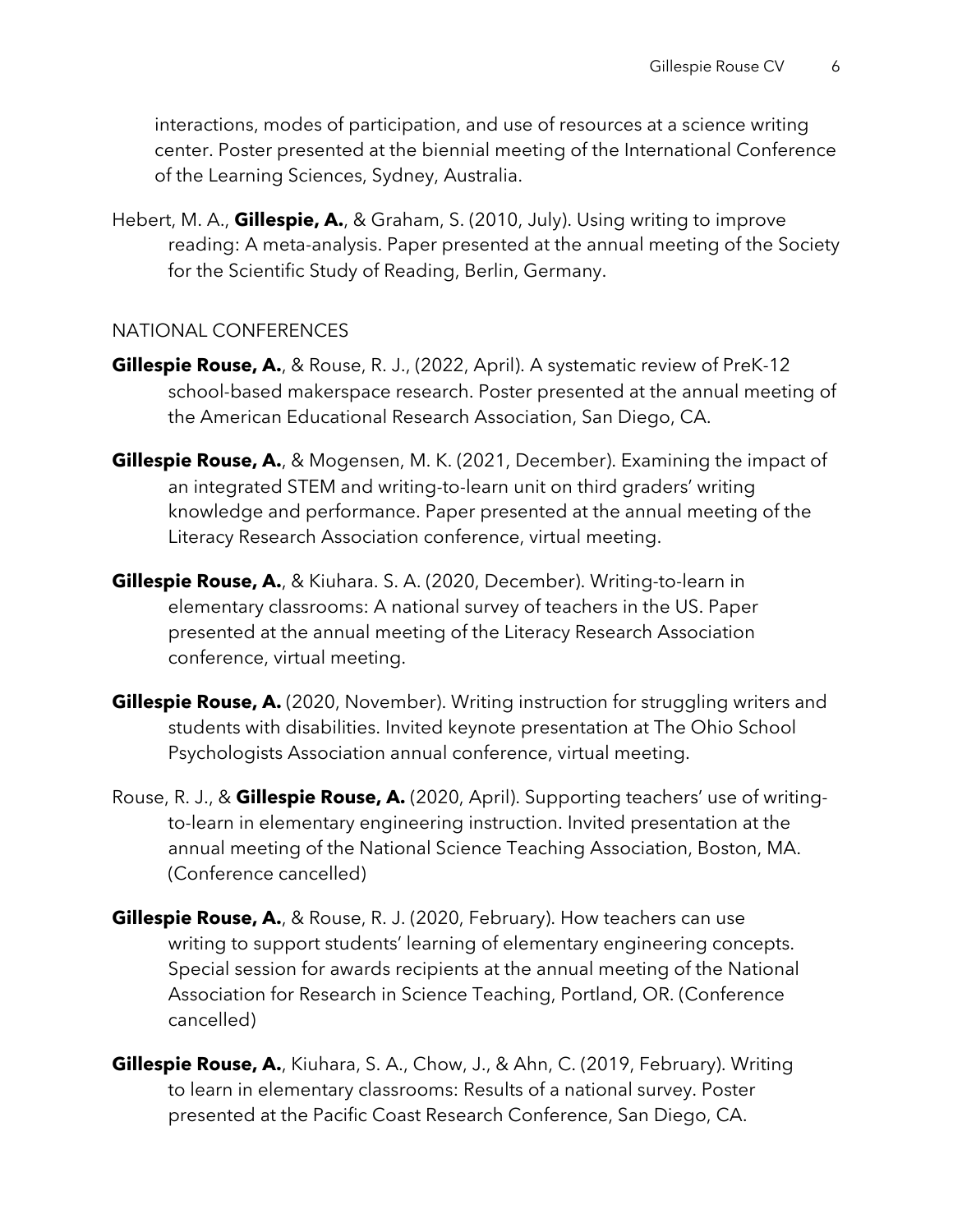- **Gillespie Rouse, A.**, & Rouse, R. J. (2017, February). Writing to learn elementary engineering concepts. In S. Graham & K. Harris (Chairs), *Enhancing reading, writing, and learning among struggling and typical learners*. Symposium conducted at the Pacific Coast Research Conference, San Diego, CA.
- **Gillespie Rouse, A.**, & Rouse, R. J. (2016, December). Third graders' use of writing to facilitate learning of engineering concepts. In **A. Gillespie Rouse** (Chair), *Writing and STEM: Performance of diverse learners in elementary and middle grades.* Symposium conducted at the Literacy Research Association conference, Nashville, TN.
- Kiuhara, S. A., **Gillespie Rouse, A.**, Dai, T., & Tolbert, M. (2016, December). Mathematical reasoning through writing:  $4<sup>th</sup>$  to  $6<sup>th</sup>$  graders at tier 2. In A. Gillespie Rouse (Chair), *Writing and STEM: Performance of diverse learners in elementary and middle grades.* Symposium conducted at the Literacy Research Association conference, Nashville, TN.
- **Gillespie Rouse, A.**, & Rouse. R. J. (2016, April). Designing and authoring pop-up books to facilitate third graders' understanding of engineering concepts. Poster presented at the annual meeting of the American Educational Research Association, Washington, DC.
- Kiuhara, S. A., Witzel, B., Dai, T., **Gillespie Rouse, A**., & Unker, B. (2016, April). Understanding fractions via writing-to-learn arguments within a multi-tiered system of supports. In S. Kiuhara & B. Witzel (Chairs), *Overcoming difficult areas in mathematics for students with disabilities: Potential approaches and interventions*. Symposium conducted at the Council for Exceptional Children, St. Louis, MO.
- Kiuhara, S. A., Witzel, B., Dai, T., **Gillespie Rouse, A.**, & Unker, B. (2016, February). Developing math reasoning and understanding of fractions via writing-to-learn arguments within the SRSD instructional framework. In S. Graham (Chair), *Writing, science, and math: Writing competence and evidence-based practices*. Symposium conducted at the Pacific Coast Research Conference, San Diego, CA.
- **Gillespie Rouse, A.**, Graham, S. & Compton. (2015, April). Writing to learn in elementary science. In S. A. Kiuhara (Chair), *Writing to learn in science and mathematics*. Symposium conducted at the Council for Exceptional Children, San Diego, CA.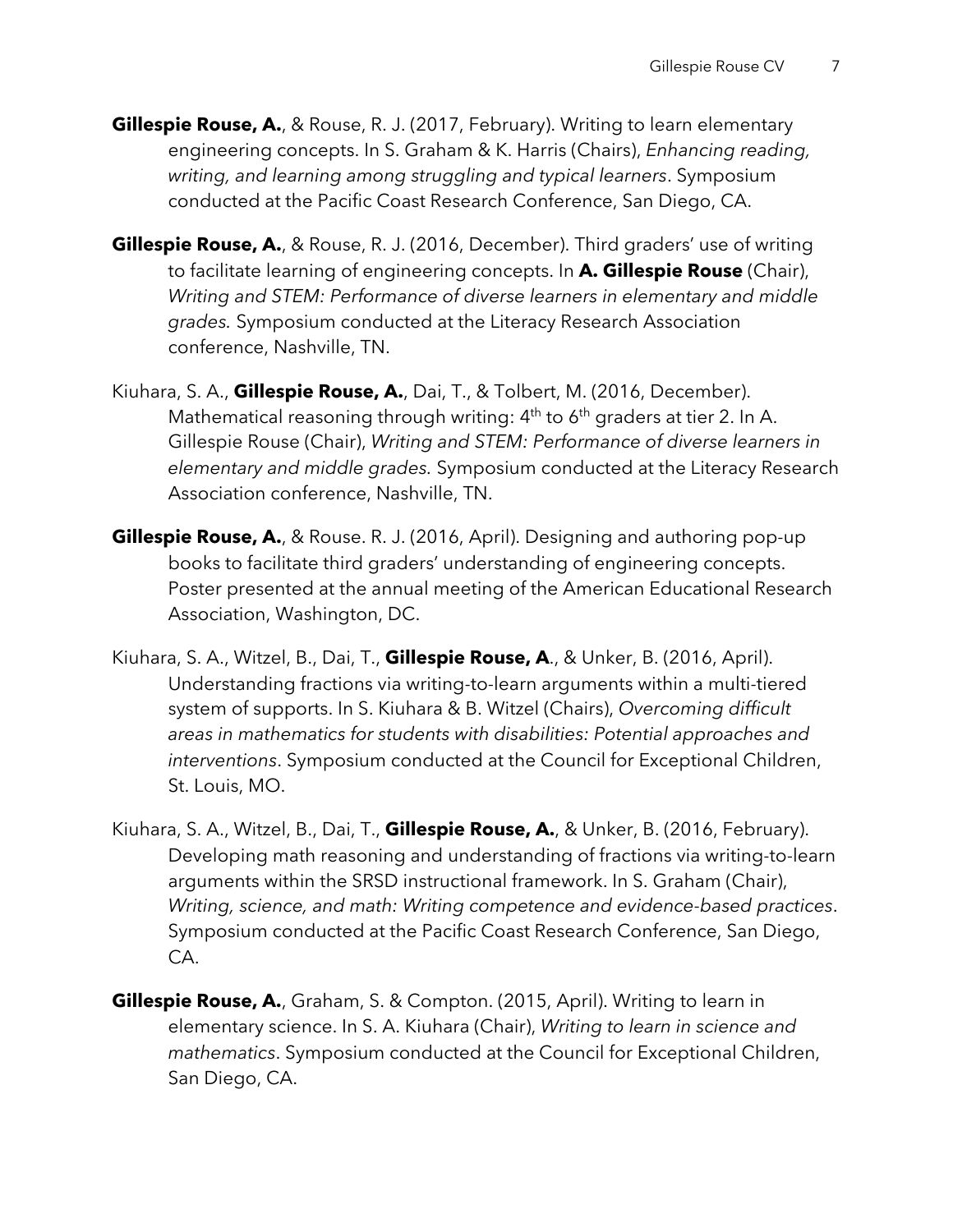- **Gillespie Rouse, A.**, Graham, S., & Compton, D. (2015, February). Writing to learn in elementary science. Poster presented at the annual meeting of the the Pacific Coast Research Conference, San Diego, CA.
- McKeown, D., Brindle, M., Harris, K., Graham, S., **Gillespie, A.**, & Collins, A. (2014, April). Practice-based professional development in SRSD for writing: Differentiating at tiers 1 and 2. Paper presented at the Council for Exceptional Children, Philadelphia, PA.
- **Gillespie, A.**, & Graham, S. (2013, April). What works? Teaching writing to students with learning disabilities. Paper presented at the Council for Exceptional Children, San Antonio, TX.
- **Gillespie, A.**, & Graham, S. (2013, February). A meta-analysis of writing interventions for students with learning disabilities. Poster presented at the Pacific Coast Research Conference, San Diego, CA.
- McKeown, D., Harris, K., Brindle, M., Graham, S., **Gillespie, A.**, & Collins, A. (2013, February). Project differentiate: A mixed methods SRSD study of professional development and its impact on teacher differentiation and student writing outcomes. Paper presented at the Pacific Coast Research Conference, San Diego, CA.
- **Gillespie, A.**, Olinghouse, N., & Graham, S. (2012, February). Fifth-grade students' knowledge about writing process and writing genres. Poster presented at the Pacific Coast Research Conference, Coronado, CA.
- Olinghouse, N., Graham, S., & **Gillespie, A.** (2012, February). Content and discourse knowledge: Predictors of writing quality in fifth-grade students. Paper presented at the Pacific Coast Research Conference, Coronado, CA.
- **Gillespie, A.**, Hebert, M., & Graham, S. (2011, April). Comparing the effects of various writing activities on reading comprehension: A series of meta-analyses. Paper presented at the American Educational Research Association, New Orleans, LA.
- Graham, S., **Gillespie, A.**, & Hebert, M. (2011, April). Writing-to-read: Using writing to improve students' reading. Paper presented at the Council for Exceptional Children, National Harbor, MD.

Hebert, M. A., **Gillespie, A.**, & Graham, S. (2010, June). Matching writing activities to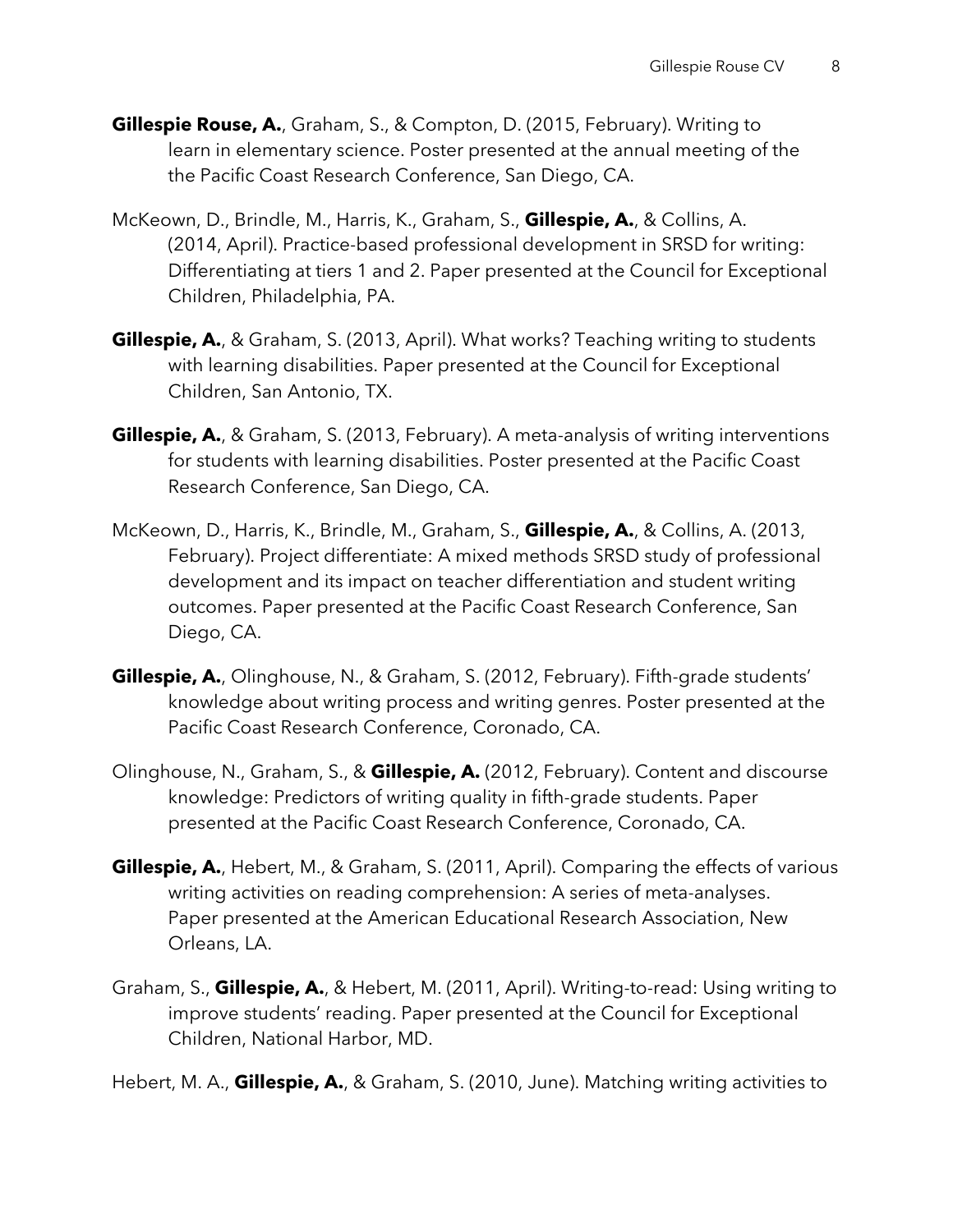reading outcomes: A meta-analysis comparing the effects of different writing activities. Poster presented at the Institute of Education Sciences, National Harbor, MD.

### **GRANTS**

### PENDING

Co-principal Investigator. Office of English Language Acquisition, US Department of Education, *Projects TELLS: Targeting Early English Language and Literacy Skills*, Amount requested: \$2,582,662. (CoPIs: Brenna Rivas, Karla del Rosal).

### FUNDED

Principal Investigator (2020-2021). Southern Methodist University Provost's Performance-Based Funding, *Increasing Research Productivity and Efficiency in the Department of Teaching and Learning*. Funded: \$140,000. (CoPIs: Stephanie Al Otaiba, Jill Allor, Francesca Go, Jan Mallett, Quentin Sedlacek, Candace Walkington, Jeanna Wieselmann, Annie Wilhelm).

Principal Investigator (2014-2015). Southern Methodist University Research Council, *Authoring Knowledge: Using Writing to Learn Science and Engineering Concepts*. Funded: \$5,000.

Principal Investigator (2016-2017). Southern Methodist University Teaching and Technology Grant. Funded: \$500.

### UNFUNDED

Principal Investigator (2021). Spencer Foundation Small Grant, *Bridging Curriculum Gaps: An Examination of Online Materials Available to Supplement Secondary Writing Instruction*. Amount requested: \$49,852

Principal Investigator (2020). National Science Foundation, *CAREER: Designing Integrated Engineering and Writing Instruction for Elementary Students With Learning Disabilities*. Amount requested: \$378,787.

Principal Investigator (2020). Spencer Foundation Large Grant, *Examining the Impact of Upper-Elementary Teachers' Use of Writing-to-Learn Instruction on Students' Writing and STEM Performance*. Amount requested: \$499,354. (CoPI: Stephanie Al Otaiba).

Principal Investigator (2018). National Science Foundation, *CAREER: Designing*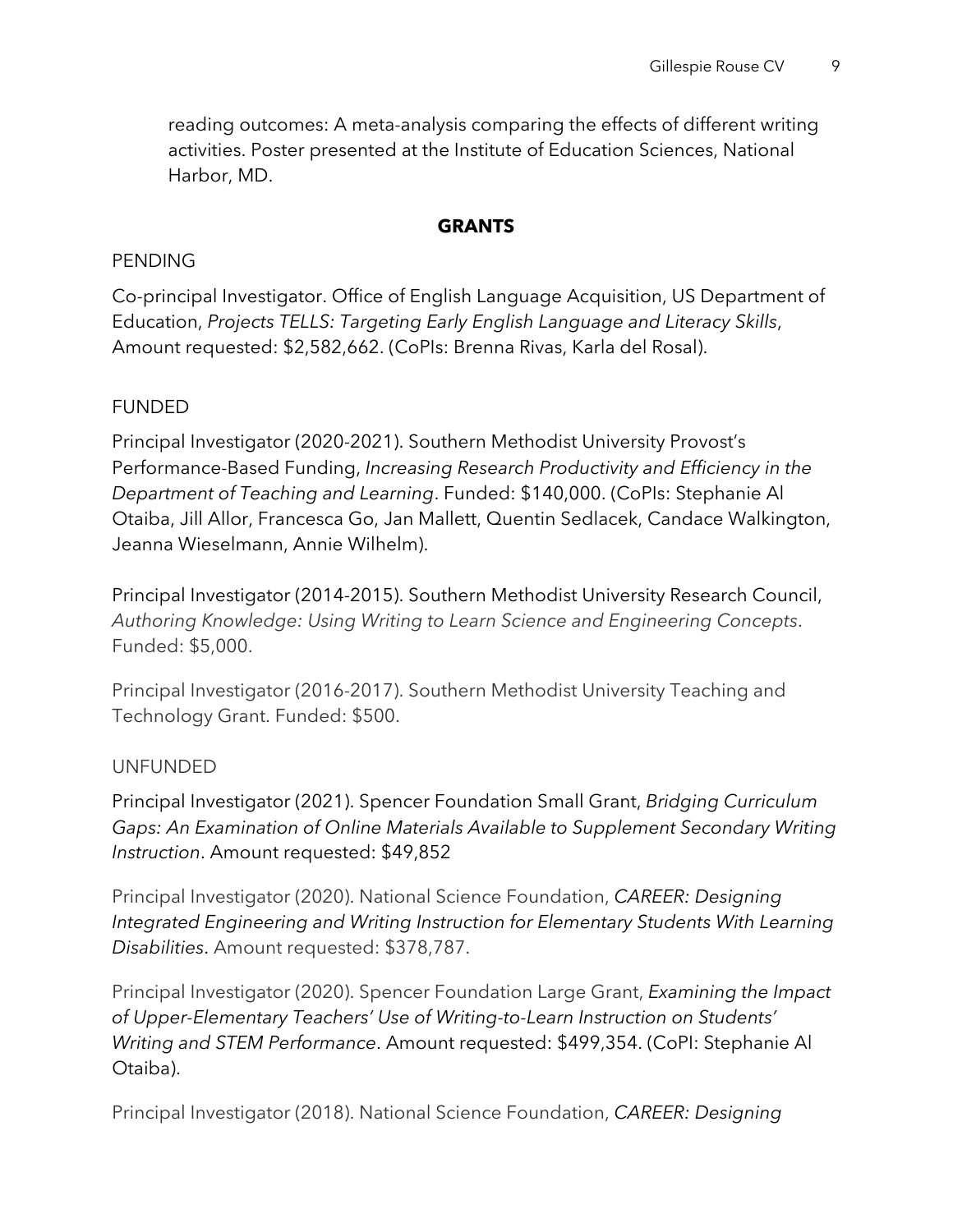*Integrated Engineering and Writing Instruction for Elementary Students With Learning Disabilities*. Amount requested: \$391,404.

Principal Investigator (2017). National Science Foundation, *CAREER: Designing Elementary Engineering Instruction for Students with Learning Disabilities.* Amount requested: \$398,254.

Co-Principal Investigator (2017). Lyle School of Engineering Research Seed Funding, *Supporting Prek-12 Teachers Implementing Maker-Based STEM Instruction*. Amount requested: \$26,000. (CoPIs: Kate Canales, Katie Krummeck, & Rob Rouse).

Principal Investigator (2016). Spencer/National Academy of Education Postdoctoral Fellowship Grant, *Elementary Engineering Education for All: Students with Learning Disabilities as Paper Engineers*. Amount requested: \$55,000.

Co-Principal Investigator (resubmittal, 2016). Institute of Education Sciences, *Developing an Intensive Text-Based Curriculum and Delivery System for Students with Intellectual Disability (Project Deliver).* Amount requested: \$1,500,000. (CoPIs: Jill Allor, Stephanie Al Otaiba, Endia Lindo, & Paul Yovanoff).

Co-Principal Investigator (2015). Institute of Education Sciences, *Developing an Intensive Text-Based Curriculum and Delivery System for Students with Intellectual Disability (Project Deliver).* Amount requested: \$1,500,000. (CoPIs: Jill Allor, Stephanie Al Otaiba, Endia Lindo, & Paul Yovanoff).

# **PROFESSIONAL HONORS AND AWARDS**

| 2021      | Selected to Provost's Emerging Leaders Program                                                                                      |
|-----------|-------------------------------------------------------------------------------------------------------------------------------------|
| 2020      | Article awarded NSTA's Worth-Reading Research for Practitioners,<br>NARST conference                                                |
| 2019      | Selected to participate in IES Meta-Analysis Training Institute                                                                     |
| 2017-2018 | Wiley Top 20 Most Downloaded Article, Learning Disabilities Research<br>& Practice                                                  |
| 2013-2014 | Special Education Department Scholarship, Vanderbilt University                                                                     |
| 2013      | Special Education Dissertation Grant, Vanderbilt University                                                                         |
| 2009-2014 | Institute of Education Sciences Pre-doctoral Fellowship, Experimental<br>Education Research Training Program, Vanderbilt University |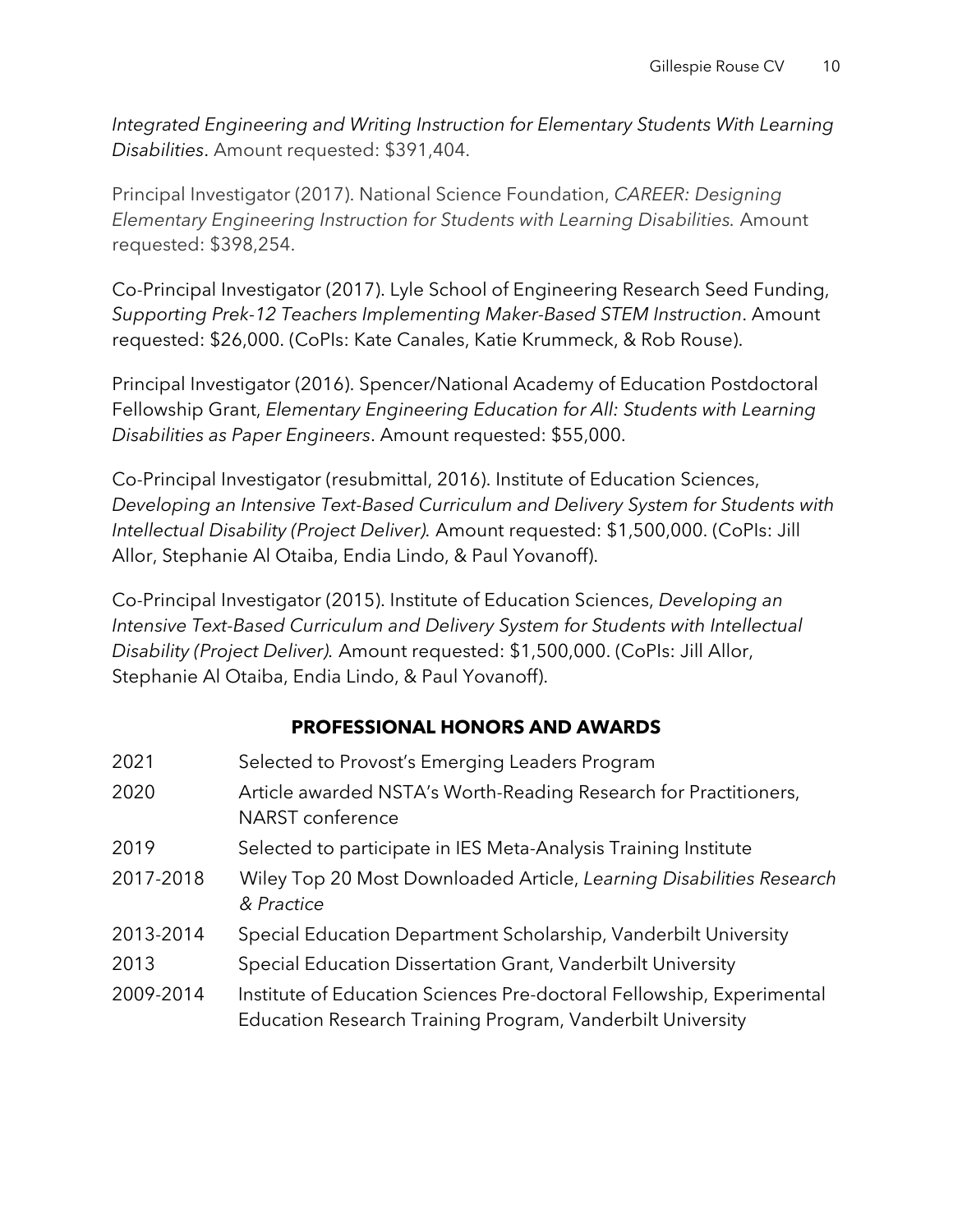### **SERVICE**

## EDITORIAL BOARDS

2021-present Journal of Educational Psychology

- 2017-present Associate Editor, Journal of Learning Disabilities
- 2016-present Exceptionality
- 2014-present Teaching Exceptional Children
- 2020 Principal Reviewer, Journal of Educational Psychology
- 2017-2020 Journal of Educational Psychology
- 2014-2017 Principal Reviewer, Journal of Educational Psychology

# GUEST EDITOR

2013 Reading and Writing: An Interdisciplinary Journal (Special Issue)

## GUEST REVIEWER

Educational Psychologist, Exceptional Children, Learning Disability Quarterly, Learning Disabilities Research & Practice, Reading and Writing: An Interdisciplinary Journal, Research in the Teaching of English, Review of Educational Research, The Elementary School Journal, The New Educator

# SOUTHERN METHODIST UNIVERSITY

- 2021-present President's Commission on the Status of Women
- 2021-present Graduate Studies Committee
- 2019-present Chair, Policy and Advisory Committee
- 2018-present Simmons Research Council
- 2014-present Literacy/SPED Committee
- 2017-2019 Curriculum Committee, National Center for Leadership in Intensive Intervention
- 2016-2019 National Center for Leadership in Intensive Intervention, Faculty Affiliate

# **COMMUNITY**

- 2015-present Presenter, Beginning Teachers Institute, Dallas, TX
- 2019-2020 School Support and Professional Development for Writing-to-Learn in Science, Gabe P. Allen Elementary, Dallas, TX